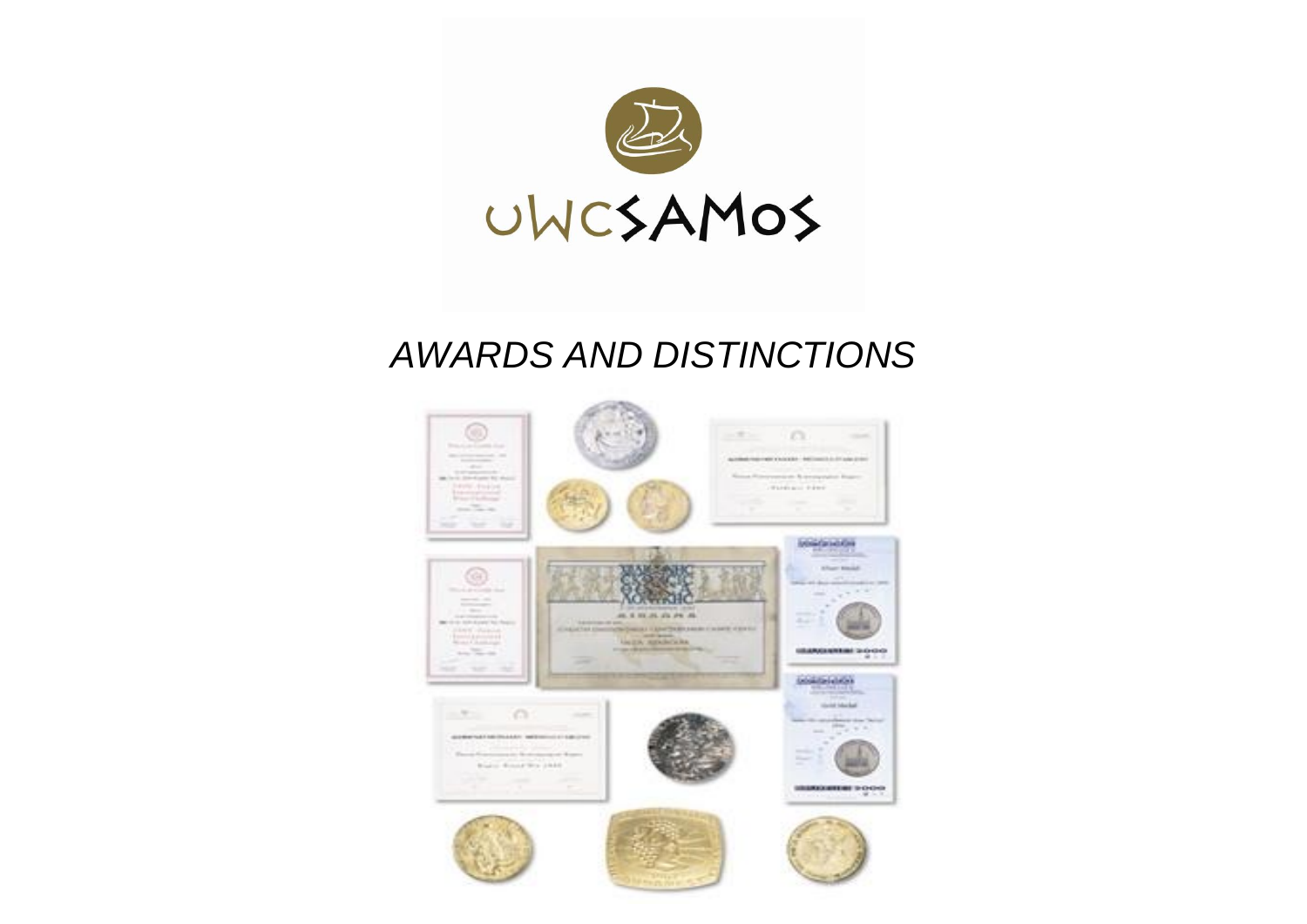#### SAMOS NECTAR



| <b>CONTEST</b>                                       | <b>YEAR</b>            | <b>AWARDS</b>                   |
|------------------------------------------------------|------------------------|---------------------------------|
| International competition of Crimea                  | 1970                   | Gold                            |
| International competition of Budapest                | 1962, 1966, 1969, 1972 | Gold                            |
|                                                      |                        |                                 |
| International competition of Lubliana                | 1956, 1957, 1959       | Gold                            |
| International competition of Lubliana                | 1990                   | Silver                          |
| International competition of Brussels                | 1998                   | Gold - vintage 1973             |
| International competition of Japan                   | 2000                   | Silver - vintage 1996           |
| International competition of Brussels                | 2000                   | Gold - vintage 1996             |
| International competition of Austria "Best of Sweet" | 2001                   | Gold                            |
| International competition of France, Bourg           | 2001                   | <b>Bronze</b>                   |
| International competition of Btussels                | 2002                   | Gold - vintage 1997             |
| 9 <sup>th</sup> European Hall of Vineyards and Wine  | 1986                   | <b>Grand Award</b>              |
| International competition of Wine, Salonica          | 2003                   | Gold - vintage 1999             |
| International Wine Challenge                         | 2003                   | Bronze - vintage 1998           |
| International competition of Brussels                | 2003                   | Silver - vintage 1999           |
| International competition of France, Bourg           | 2003                   | Bronze - vintage 1999           |
| International wine and spirit competition, London    | 2003                   | Silver - vintage 1999           |
| International competition of Salonica                | 2004                   | Silver                          |
| International competition of Brussels                | 2004                   | Silver - vintage 2000           |
| International competition of France, Bourg           | 2004                   | Silver - vintage 1999           |
| International wine and spirit competition, London    | 2004                   | Gold category 2C - vintage 2000 |
| Selections Mondiales, Canada                         | 2004                   | Grand Gold - vintage 2000       |
| International competition of Salonica, Detrop        | 2005                   | Silver - vintage 2001           |
| International competition of Brussels                | 2005                   | Silver - vintage 2001           |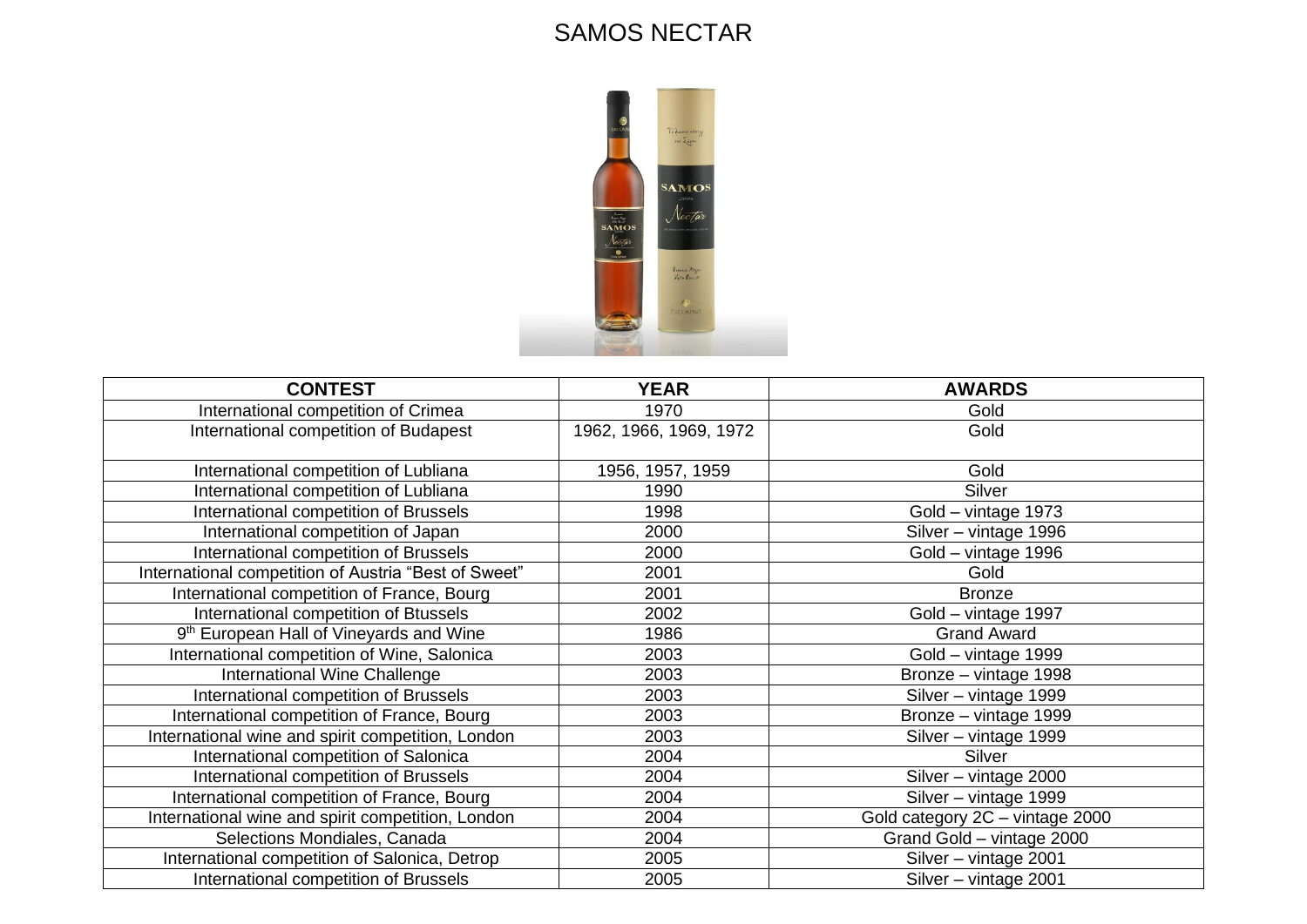| International competition of France, Bourg                        | 2005 | Silver - vintage 2000                             |
|-------------------------------------------------------------------|------|---------------------------------------------------|
| International Wine and Spirit Competition, London                 | 2006 | Silver (Best in Class) - vintage 2002             |
| "The Wine Challenge", 8 <sup>th</sup> Annual Challenge, Singapore | 2006 | Silver - vintage 2001                             |
| International competition of Salonica, Detrop                     | 2007 | Gold - vintage 2003                               |
| Challenge International du Vin, Bourg, France                     | 2007 | Bronze - vintage 2003                             |
| <b>Decanter World Wine Awards</b>                                 | 2007 | Bronze - vintage 2003                             |
| International Wine & Spirit Competition, London                   | 2007 | Silver (Best in Class) - vintage 2003             |
| Wein-Plus                                                         | 2007 | 90 points-one of the best wines in Greece         |
| Annual Wine Contest - Finland Monopoly                            | 2008 | 89,67 points 3rd place among Sweet Wines-vintage  |
|                                                                   |      | 2002                                              |
| Berliner Weinfuhrer 2008                                          | 2008 | Herausragender Wein (πάρα πολύ καλό)-Vintage 2002 |
|                                                                   |      | Τυφλή γευστική δοκιμή                             |
| Vuoden Viinit Kilpailu 2008, Wine of the Year                     | 2008 | Bronze - vintage 2002                             |
| Competition, Finland                                              |      |                                                   |
| International competition of Salonica                             | 2008 | Gold - vintage 2004                               |
| Selections Mondiales des Vins, Canada                             | 2008 | Silver - vintage 2004                             |
| International Wine & Spirit Competition, London                   | 2008 | Silver Best-in-class - vintage 2004               |
| International competition of Salonica, Greece                     | 2009 | Silver - vintage 2005                             |
| Berliner Wein Trophy 2009, Berlin                                 | 2009 | Gold - vintage 2004                               |
| Decanter World Wine Awards, United Kingdom                        | 2009 | Silver - vintage 2005                             |
| International Wine & Spirit competition, United Kingdom           | 2009 | Silver Best-in-class - vintage 2005               |
| International Wine Challenge, United Kingdom                      | 2009 | Commended - vintage 2005                          |
| International Competition of Salonika, Greece                     | 2010 | Grand Gold - vintage 2006                         |
| Vinalies International, Paris                                     | 2010 | Gold - vintage 2005                               |
| Concours Mondial de Bruxelles, Belgium                            | 2010 | Silver - vintage 2006                             |
| Berliner Wein Trophy, Berlin                                      | 2010 | Premium Gold - vintage 2005                       |
| Wine Magazine China - The Best Wine & Power List                  | 2010 | 90-100 points                                     |
| 2010                                                              |      |                                                   |
| International Competition of Salonika, Greece                     | 2011 | Gold - vintage 2007                               |
| Vinalies Internationales, Paris                                   | 2011 | Gold - vintage 2006                               |
| Concours Mondial de Bruxelles, Belgium                            | 2011 | Silver - vintage 2007                             |
| Women & Wines of the world, Monaco                                | 2011 | Silver - vintage 2007                             |
| Decanter World Wine Awards, United Kingdom                        | 2011 | Bronze - vintage 2007                             |
| International Wine & Spirit competition, United Kingdom           | 2011 | Silver Best-in-Class - vintage 2007               |
| International Competition of Salonika, Greece                     | 2012 | Gold - vintage 2008                               |
| Vinalies Internationales, Paris                                   | 2012 | Gold - vintage 2007                               |
| Concours Mondial de Bruxelles, Belgium                            | 2012 | Grand Gold - vintage 2008                         |
| Decanter World Wine Awards, United Kingdom                        | 2012 | Silver - vintage 2008                             |
| International Wine & Spirit competition, United Kingdom           | 2012 | Silver - vintage 2008                             |
| International Wine Challenge, United Kingdom                      | 2012 | Bronze - vintage 2008                             |
| Selections Mondiales des Vins, Canada                             | 2012 | Gold - vintage 2008                               |
| Challenge International du Vin, France                            | 2013 | Gold - vintage 2008                               |
| China Wine Awards, China                                          | 2013 | Double Gold - Trophy - vintage 2009               |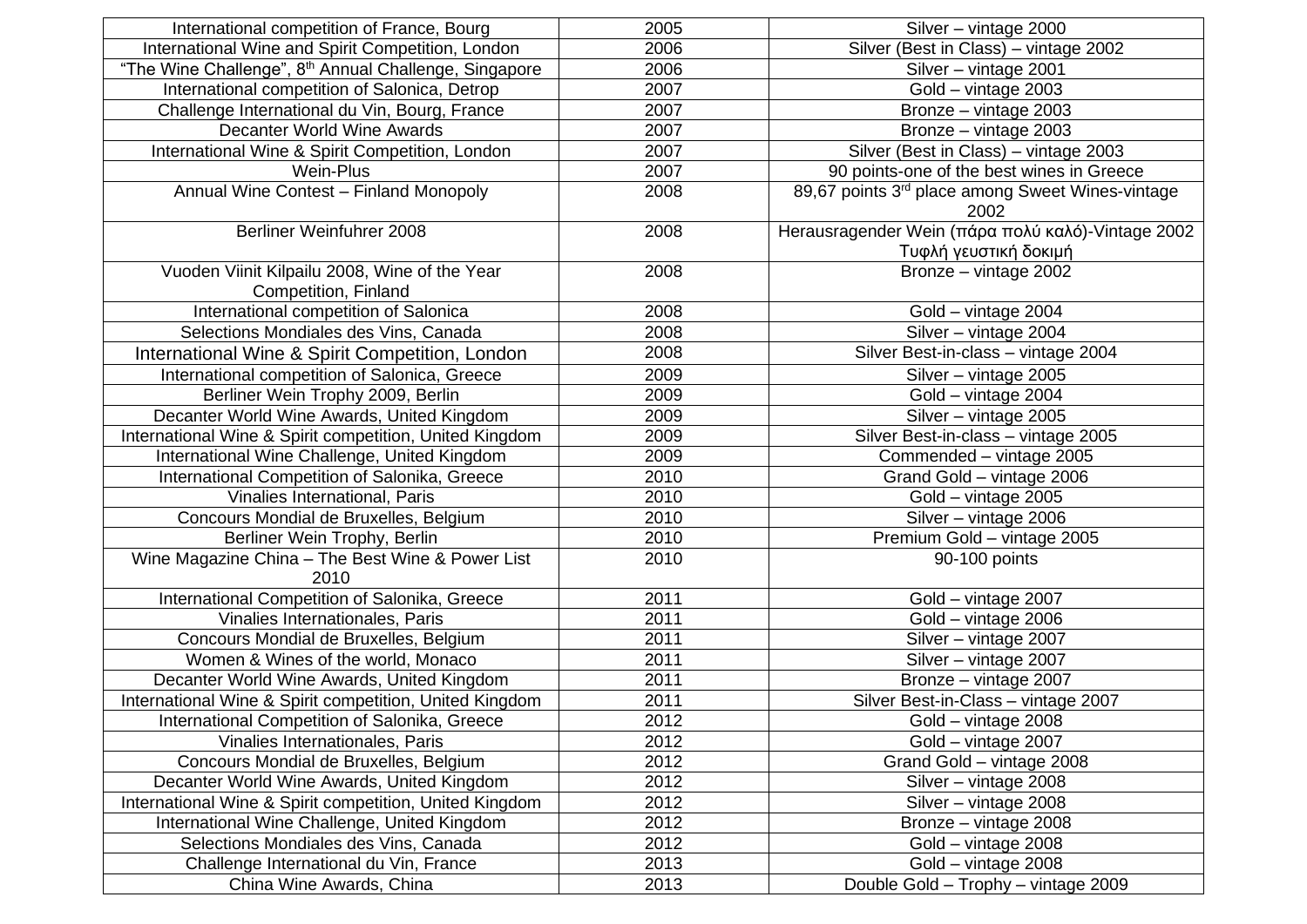| International Competition of Thessaloniki, Greece | 2013 | Gold - vintage 2009                     |
|---------------------------------------------------|------|-----------------------------------------|
| Decanter World Wine Awards, United Kingdom        | 2013 | Silver - vintage 2009                   |
| Women & Wines of the World, Monaco                | 2013 | Gold - vintage 2009                     |
| Berliner Wein Trophy, Germany                     | 2013 | Gold - vintage 2007                     |
| Concours Mondial de Bruxelles, Belgium            | 2013 | Silver - vintage 2009                   |
| China Wine Awards, China                          | 2014 | Double Gold - vintage 2010              |
| International Competition of Thessaloniki, Greece | 2014 | Grand Gold - vintage 2010               |
| Decanter World Wine Awards, United Kingdom        | 2014 | Gold - vintage 2010                     |
| International Wine Challenge, United Kingdom      | 2014 | Silver - vintage 2010                   |
| Vinalies Internationales, France                  | 2014 | Gold - vintage 2010                     |
| Concours Mondial de Bruxelles, Belgium            | 2014 | Gold - vintage 2010                     |
| Selections Mondiales des Vins, Canada             | 2014 | Gold - vintage 2010                     |
| Greek Wine Awards, Germany                        | 2014 | Top Gold - vintage 2010                 |
| China Wine Awards, China                          | 2015 | Gold - vintage 2011                     |
| International Competition of Thessaloniki, Greece | 2015 | Silver - vintage 2011                   |
| Decanter World Wine Awards, United Kingdom        | 2015 | Commended - vintage 2011                |
| Concours Mondial de Bruxelles, Belgium            | 2015 | Silver - vintage 2011                   |
| <b>Texsom International Awards, USA</b>           | 2015 | Gold - vintage 2011                     |
| International Competition of Thessaloniki, Greece | 2017 | Silver - vintage 2010                   |
| Concours Mondial de Bruxelles, Belgium            | 2017 | Silver - vintage 2010                   |
| Decanter World Wine Awards, United Kingdom        | 2017 | Silver - vintage 2010                   |
| Mondial des vins Extremes, Italy                  | 2017 | Grand Gold - vintage 2010               |
| Concours Mondial de Bruxelles, Belgium            | 2018 | Grand Gold - vintage 2011               |
| Texsom, USA                                       | 2018 | Gold - vintage 2010                     |
| <b>Olympic Wine Awards, Greece</b>                | 2018 | Silver - vintage 2011                   |
| Beowine fair, Serbia                              | 2018 | Silver - vintage 2010                   |
| International Competition of Thessaloniki, Greece | 2018 | Silver - vintage 2011                   |
| Concours Mondial de Bruxelles, Belgium            | 2019 | Gold - vintage 2012                     |
| Korea Wine Challenge - Korea                      | 2019 | Trophy Best dessert wine - Vintage 2011 |
| Decanter World Wine Awards, United Kingdom        | 2019 | Silver 91/100- vintage 2012             |
| International Competition of Thessaloniki, Greece | 2019 | Silver - vintage 2012                   |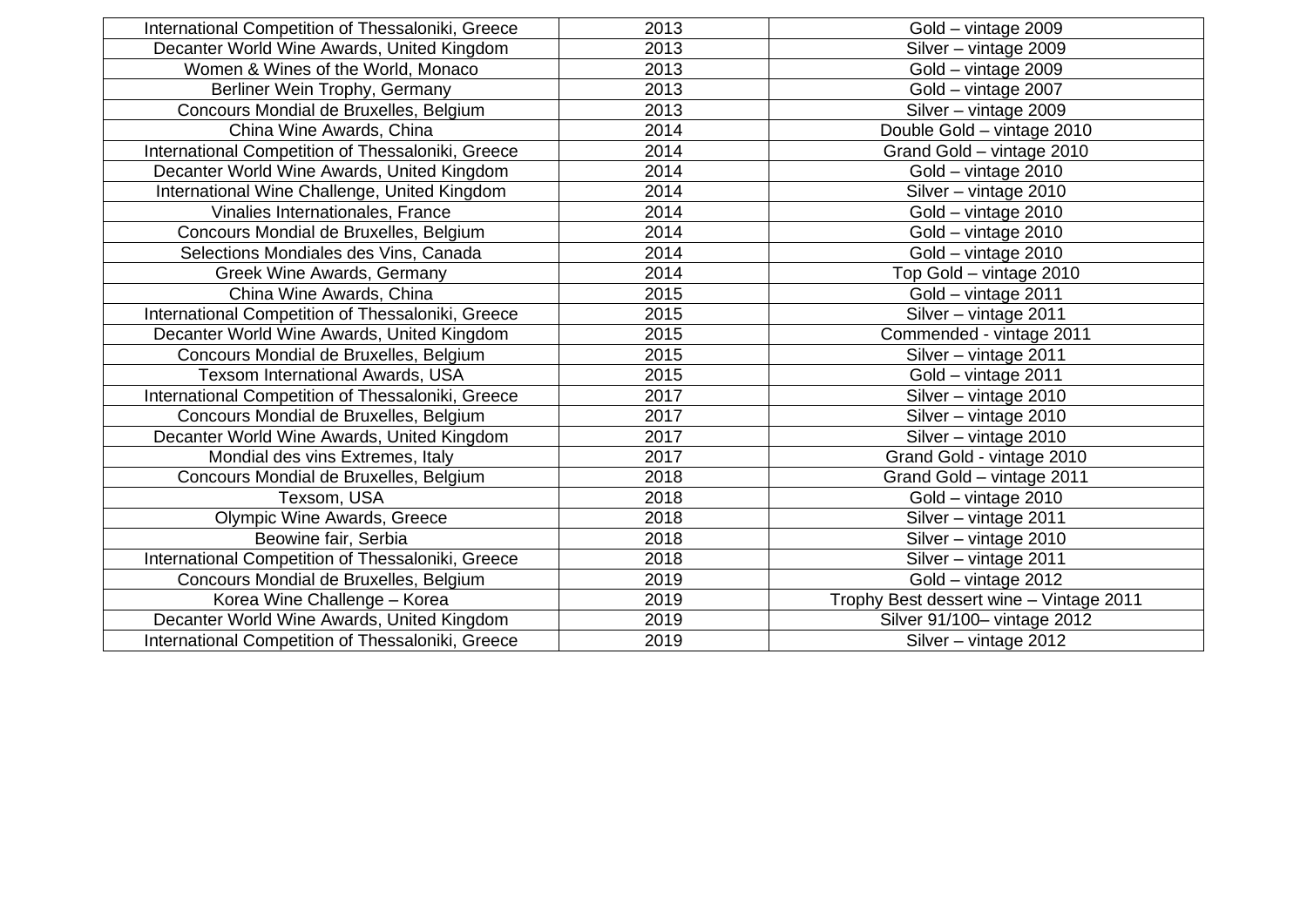## SAMOS ANTHEMIS



| <b>CONTEST</b>                                        | <b>YEAR</b> | <b>AWARDS</b>                                |
|-------------------------------------------------------|-------------|----------------------------------------------|
| International exhibition of Salonica                  | 1999        | Silver - vintage 1992, Best Greek Sweet wine |
| International exhibition of Salonica                  | 2001        | Grand Gold - vintage 1995, Best Wine         |
| International Competition of Japan                    | 2001        | Best Greek wine - vintage 1995               |
| International Competition of Austria, "Best of Sweet" | 2001        | Gold                                         |
| International Competition of France, Bourg            | 2001        | <b>Bronze</b>                                |
| Selections Mondiales, Canada                          | 2002        | Silver                                       |
| <b>International Competition of Brussels</b>          | 2003        | Gold - vintage 1997                          |
| International Competition of France, Bourg            | 2003        | Silver - vintage 1997                        |
| International wine and spirit competition             | 2003        | Silver - vintage 1997                        |
| International Competition of Salonica                 | 2004        | <b>Grand Gold</b>                            |
| International Competition of France, Bourg            | 2004        | Silver - vintage 1997                        |
| Selections Mondiales, Canada                          | 2004        | Gold - vintage 1998                          |
| International Competition of Salonica, Detrop         | 2005        | Gold - vintage 1999                          |
| International Competition of France, Bourg            | 2005        | Gold - vintage 1998                          |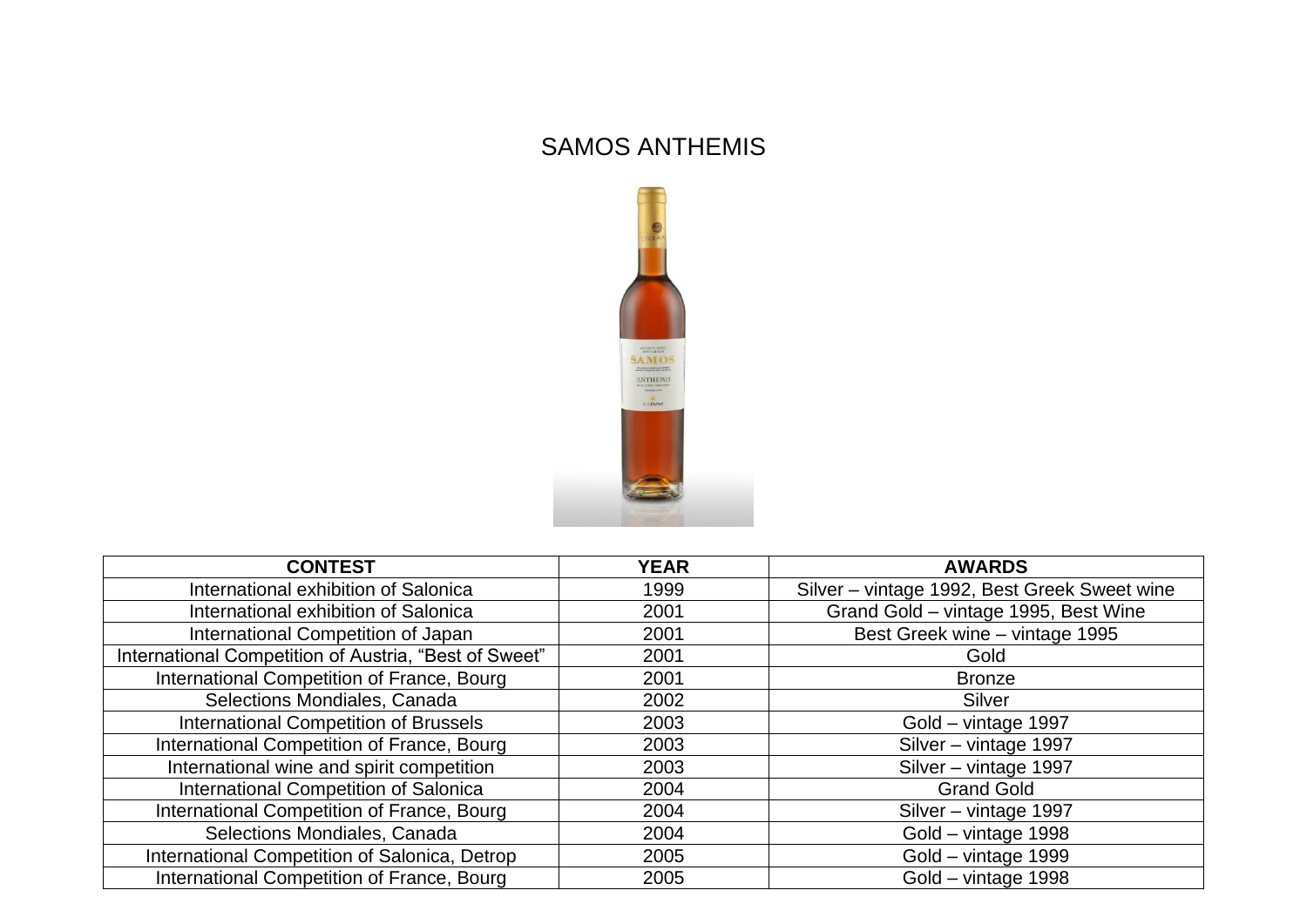| International Competition of Salonica<br>2006<br>Gold-vintage 2000<br>Challenge international du vin<br>2006<br>Silver - vintage 2000<br>2006<br>Wine & Spirits Asia Challenge<br>Bronze – vintage 1998<br>International Wine and Spirit Competition, London<br>2006<br>Silver (Best in Class) – vintage 2000<br>"The Wine Challenge", 8 <sup>th</sup> Annual Challenge, Singapore<br>2006<br>Silver - vintage 1998<br>Selections Mondiales Des Vins, Canada<br>2007<br>Gold - vintage 2000<br>International competition of Salonica, Detrop<br>2007<br>Grand Gold - vintage 2001<br><b>Decanter World Wine Awards</b><br>2007<br>Silver - vintage 2001<br>Wein-Plus<br>Excellent<br>2007<br>Berliner Wein Trophy 2008<br>2008<br>Silver-vintage 2000<br>International competition of Salonica<br>2008<br>Silver - vintage 2002<br>International Wine & Spirit Competition, London<br>2008<br>Silver - vintage 2002<br>2008<br>Decanter<br>Commended - vintage 2002<br>Challenge International du Vin<br>2008<br>Bronze - vintage 2002<br>International competition of Salonica, Greece<br>2009<br>Gold - vintage 2003<br>Decanter World Wine Awards, United Kingdom<br>2009<br>TROPHY - vintage 2002 | International Wine Challenge, Russian Wine Fair | 2005 | Silver – vintage 1998 |
|-------------------------------------------------------------------------------------------------------------------------------------------------------------------------------------------------------------------------------------------------------------------------------------------------------------------------------------------------------------------------------------------------------------------------------------------------------------------------------------------------------------------------------------------------------------------------------------------------------------------------------------------------------------------------------------------------------------------------------------------------------------------------------------------------------------------------------------------------------------------------------------------------------------------------------------------------------------------------------------------------------------------------------------------------------------------------------------------------------------------------------------------------------------------------------------------------------|-------------------------------------------------|------|-----------------------|
|                                                                                                                                                                                                                                                                                                                                                                                                                                                                                                                                                                                                                                                                                                                                                                                                                                                                                                                                                                                                                                                                                                                                                                                                       |                                                 |      |                       |
|                                                                                                                                                                                                                                                                                                                                                                                                                                                                                                                                                                                                                                                                                                                                                                                                                                                                                                                                                                                                                                                                                                                                                                                                       |                                                 |      |                       |
|                                                                                                                                                                                                                                                                                                                                                                                                                                                                                                                                                                                                                                                                                                                                                                                                                                                                                                                                                                                                                                                                                                                                                                                                       |                                                 |      |                       |
|                                                                                                                                                                                                                                                                                                                                                                                                                                                                                                                                                                                                                                                                                                                                                                                                                                                                                                                                                                                                                                                                                                                                                                                                       |                                                 |      |                       |
|                                                                                                                                                                                                                                                                                                                                                                                                                                                                                                                                                                                                                                                                                                                                                                                                                                                                                                                                                                                                                                                                                                                                                                                                       |                                                 |      |                       |
|                                                                                                                                                                                                                                                                                                                                                                                                                                                                                                                                                                                                                                                                                                                                                                                                                                                                                                                                                                                                                                                                                                                                                                                                       |                                                 |      |                       |
|                                                                                                                                                                                                                                                                                                                                                                                                                                                                                                                                                                                                                                                                                                                                                                                                                                                                                                                                                                                                                                                                                                                                                                                                       |                                                 |      |                       |
|                                                                                                                                                                                                                                                                                                                                                                                                                                                                                                                                                                                                                                                                                                                                                                                                                                                                                                                                                                                                                                                                                                                                                                                                       |                                                 |      |                       |
|                                                                                                                                                                                                                                                                                                                                                                                                                                                                                                                                                                                                                                                                                                                                                                                                                                                                                                                                                                                                                                                                                                                                                                                                       |                                                 |      |                       |
|                                                                                                                                                                                                                                                                                                                                                                                                                                                                                                                                                                                                                                                                                                                                                                                                                                                                                                                                                                                                                                                                                                                                                                                                       |                                                 |      |                       |
|                                                                                                                                                                                                                                                                                                                                                                                                                                                                                                                                                                                                                                                                                                                                                                                                                                                                                                                                                                                                                                                                                                                                                                                                       |                                                 |      |                       |
|                                                                                                                                                                                                                                                                                                                                                                                                                                                                                                                                                                                                                                                                                                                                                                                                                                                                                                                                                                                                                                                                                                                                                                                                       |                                                 |      |                       |
|                                                                                                                                                                                                                                                                                                                                                                                                                                                                                                                                                                                                                                                                                                                                                                                                                                                                                                                                                                                                                                                                                                                                                                                                       |                                                 |      |                       |
|                                                                                                                                                                                                                                                                                                                                                                                                                                                                                                                                                                                                                                                                                                                                                                                                                                                                                                                                                                                                                                                                                                                                                                                                       |                                                 |      |                       |
|                                                                                                                                                                                                                                                                                                                                                                                                                                                                                                                                                                                                                                                                                                                                                                                                                                                                                                                                                                                                                                                                                                                                                                                                       |                                                 |      |                       |
|                                                                                                                                                                                                                                                                                                                                                                                                                                                                                                                                                                                                                                                                                                                                                                                                                                                                                                                                                                                                                                                                                                                                                                                                       |                                                 |      |                       |
|                                                                                                                                                                                                                                                                                                                                                                                                                                                                                                                                                                                                                                                                                                                                                                                                                                                                                                                                                                                                                                                                                                                                                                                                       |                                                 |      |                       |
| 2009<br>International Wine & Spirit competition, United Kingdom<br>Silver Best-in-class - vintage 2002                                                                                                                                                                                                                                                                                                                                                                                                                                                                                                                                                                                                                                                                                                                                                                                                                                                                                                                                                                                                                                                                                                |                                                 |      |                       |
| International Wine Challenge, United Kingdom<br>2009<br>Silver - vintage 2002                                                                                                                                                                                                                                                                                                                                                                                                                                                                                                                                                                                                                                                                                                                                                                                                                                                                                                                                                                                                                                                                                                                         |                                                 |      |                       |
| Concours Mondial de Bruxelles, Belgium<br>2009<br>Gold - vintage 2003                                                                                                                                                                                                                                                                                                                                                                                                                                                                                                                                                                                                                                                                                                                                                                                                                                                                                                                                                                                                                                                                                                                                 |                                                 |      |                       |
| 2009<br>Selections Mondiales des vins, Canada<br>Silver - vintage 2003                                                                                                                                                                                                                                                                                                                                                                                                                                                                                                                                                                                                                                                                                                                                                                                                                                                                                                                                                                                                                                                                                                                                |                                                 |      |                       |
| International Competition of Thessaloniki, Greece<br>2010<br>Gold - vintage 2004                                                                                                                                                                                                                                                                                                                                                                                                                                                                                                                                                                                                                                                                                                                                                                                                                                                                                                                                                                                                                                                                                                                      |                                                 |      |                       |
| Vinalies International, Paris<br>2010<br>Gold - vintage 2003                                                                                                                                                                                                                                                                                                                                                                                                                                                                                                                                                                                                                                                                                                                                                                                                                                                                                                                                                                                                                                                                                                                                          |                                                 |      |                       |
| Concours Mondial de Bruxelles, Belgium<br>2010<br>Silver - vintage 2004                                                                                                                                                                                                                                                                                                                                                                                                                                                                                                                                                                                                                                                                                                                                                                                                                                                                                                                                                                                                                                                                                                                               |                                                 |      |                       |
| 2010<br>Berliner Wein Trophy, Berlin<br>Gold - vintage 2003                                                                                                                                                                                                                                                                                                                                                                                                                                                                                                                                                                                                                                                                                                                                                                                                                                                                                                                                                                                                                                                                                                                                           |                                                 |      |                       |
| 2011<br>Concours Mondial de Bruxelles, Belgium<br>Gold - vintage 2005                                                                                                                                                                                                                                                                                                                                                                                                                                                                                                                                                                                                                                                                                                                                                                                                                                                                                                                                                                                                                                                                                                                                 |                                                 |      |                       |
| Women & Wines of the World, Monaco<br>2011<br>Diamond - vintage 2005                                                                                                                                                                                                                                                                                                                                                                                                                                                                                                                                                                                                                                                                                                                                                                                                                                                                                                                                                                                                                                                                                                                                  |                                                 |      |                       |
| Decanter World Wine Awards, United Kingdom<br>2011<br>Bronze - vintage 2005                                                                                                                                                                                                                                                                                                                                                                                                                                                                                                                                                                                                                                                                                                                                                                                                                                                                                                                                                                                                                                                                                                                           |                                                 |      |                       |
| Silver Best-in-Class - vintage 2005<br>International Wine & Spirit competition, United Kingdom<br>2011                                                                                                                                                                                                                                                                                                                                                                                                                                                                                                                                                                                                                                                                                                                                                                                                                                                                                                                                                                                                                                                                                                |                                                 |      |                       |
| Challenge International du Vin, France<br>2011<br>Bronze - vintage 2005                                                                                                                                                                                                                                                                                                                                                                                                                                                                                                                                                                                                                                                                                                                                                                                                                                                                                                                                                                                                                                                                                                                               |                                                 |      |                       |
| 2012<br>International Competition of Thessaloniki, Greece<br>Gold - vintage 2006<br>Vinalies International, Paris                                                                                                                                                                                                                                                                                                                                                                                                                                                                                                                                                                                                                                                                                                                                                                                                                                                                                                                                                                                                                                                                                     |                                                 |      |                       |
| 2012<br>Silver - vintage 2005                                                                                                                                                                                                                                                                                                                                                                                                                                                                                                                                                                                                                                                                                                                                                                                                                                                                                                                                                                                                                                                                                                                                                                         |                                                 |      |                       |
| 2012<br>Decanter World Wine Awards, United Kingdom<br>Commended - vintage 2006<br>International Wine & Spirit competition, United Kingdom<br>2012                                                                                                                                                                                                                                                                                                                                                                                                                                                                                                                                                                                                                                                                                                                                                                                                                                                                                                                                                                                                                                                     |                                                 |      |                       |
| Silver - vintage 2006<br>International Wine Challenge, United Kingdom<br>2012<br>Bronze - vintage 2006                                                                                                                                                                                                                                                                                                                                                                                                                                                                                                                                                                                                                                                                                                                                                                                                                                                                                                                                                                                                                                                                                                |                                                 |      |                       |
| Challenge International du Vin, France<br>2013<br>Silver - vintage 2006                                                                                                                                                                                                                                                                                                                                                                                                                                                                                                                                                                                                                                                                                                                                                                                                                                                                                                                                                                                                                                                                                                                               |                                                 |      |                       |
| 2013<br>China Wine Awards, China<br>Double gold - vintage 2007                                                                                                                                                                                                                                                                                                                                                                                                                                                                                                                                                                                                                                                                                                                                                                                                                                                                                                                                                                                                                                                                                                                                        |                                                 |      |                       |
| 2013<br>Decanter World Wine Awards, United Kingdom<br>Silver-vintage 2007                                                                                                                                                                                                                                                                                                                                                                                                                                                                                                                                                                                                                                                                                                                                                                                                                                                                                                                                                                                                                                                                                                                             |                                                 |      |                       |
| 2013<br>Women & Wines of the World, Monaco<br>Silver- vintage 2007                                                                                                                                                                                                                                                                                                                                                                                                                                                                                                                                                                                                                                                                                                                                                                                                                                                                                                                                                                                                                                                                                                                                    |                                                 |      |                       |
| China Wine Awards, China<br>2014<br>Double gold - vintage 2008                                                                                                                                                                                                                                                                                                                                                                                                                                                                                                                                                                                                                                                                                                                                                                                                                                                                                                                                                                                                                                                                                                                                        |                                                 |      |                       |
| International Competition of Thessaloniki, Greece<br>2014<br>Gold - vintage 2008                                                                                                                                                                                                                                                                                                                                                                                                                                                                                                                                                                                                                                                                                                                                                                                                                                                                                                                                                                                                                                                                                                                      |                                                 |      |                       |
| Decanter World Wine Awards, United Kingdom<br>2014<br>Gold-vintage 2008                                                                                                                                                                                                                                                                                                                                                                                                                                                                                                                                                                                                                                                                                                                                                                                                                                                                                                                                                                                                                                                                                                                               |                                                 |      |                       |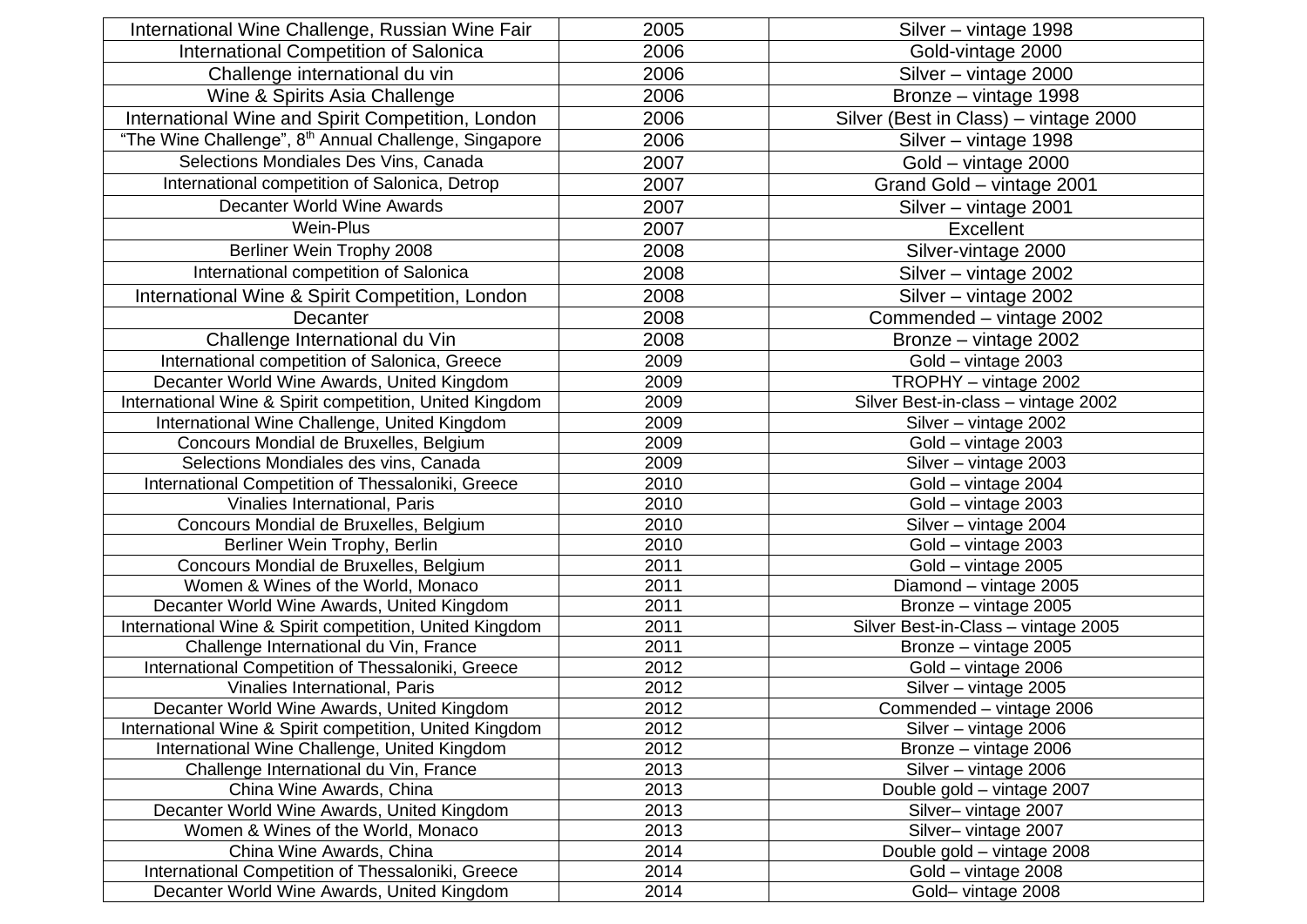| Vinalies Internationales, France                  | 2014 | Gold - vintage 2008                          |
|---------------------------------------------------|------|----------------------------------------------|
| Selections Mondiales des Vins, Canada             | 2014 | Gold - vintage 2008                          |
| Greek Wine Awards, Germany                        | 2014 | Silver - vintage 2008                        |
| China Wine Awards, China                          | 2015 | Double gold - vintage 2009                   |
| Decanter World Wine Awards, United Kingdom        | 2015 | Bronze - vintage 2009                        |
| Mundus Vini, Germany                              | 2015 | Silver - vintage 2009                        |
| Challenge International du Vin, France            | 2015 | Silver - vintage 2009                        |
| Concours Mondial de Bruxelles, Belgium            | 2015 | Silver - vintage 2009                        |
| Sélections Mondiales Des Vins, Canada             | 2015 | Silver - vintage 2009                        |
| International Competition of Thessaloniki, Greece | 2016 | Gold - vintage 2010                          |
| Concours Mondial de Bruxelles, Belgium            | 2016 | Gold – vintage 2010                          |
| Selections Mondiales des Vins, Canada             | 2016 | Gold - vintage 2010                          |
| Decanter World Wine Awards, United Kingdom        | 2016 | Silver - vintage 2010                        |
| Enoexpo, Poland                                   | 2016 | Gold 95,4 points Best of Fair - vintage 2010 |
| International Competition of Thessaloniki, Greece | 2017 | Gold - vintage 2011                          |
| Concours Mondial de Bruxelles, Belgium            | 2017 | Gold - vintage 2011                          |
| Decanter World Wine Awards, United Kingdom        | 2017 | Bronze - vintage 2011                        |
| Mondial des vins Extremes, Ιταλία                 | 2017 | Grand Gold - vintage 2011                    |
| International Competition of Thessaloniki, Greece | 2018 | Gold - vintage 2012                          |
| Concours Mondial de Bruxelles, Belgium            | 2018 | Gold - vintage 2012                          |
| Muscat du Monde, France                           | 2018 | Gold - vintage 2012                          |
| Olymp Wine Awards, Greece                         | 2018 | Gold, Best dessert wine - vintage 2012       |
| Beowine Fair, Serbia                              | 2018 | Gold-vintage 2011                            |
| Concours Mondial de Bruxelles, Belgium            | 2019 | Gold - vintage 2013                          |
| Women & Wines of the World, Monaco                | 2019 | Diamond - vintage 2013                       |
| Decanter World Wine Awards, United Kingdom        | 2019 | Silver - vintage 2013                        |
| International Competition of Thessaloniki, Greece | 2019 | Silver - vintage 2013                        |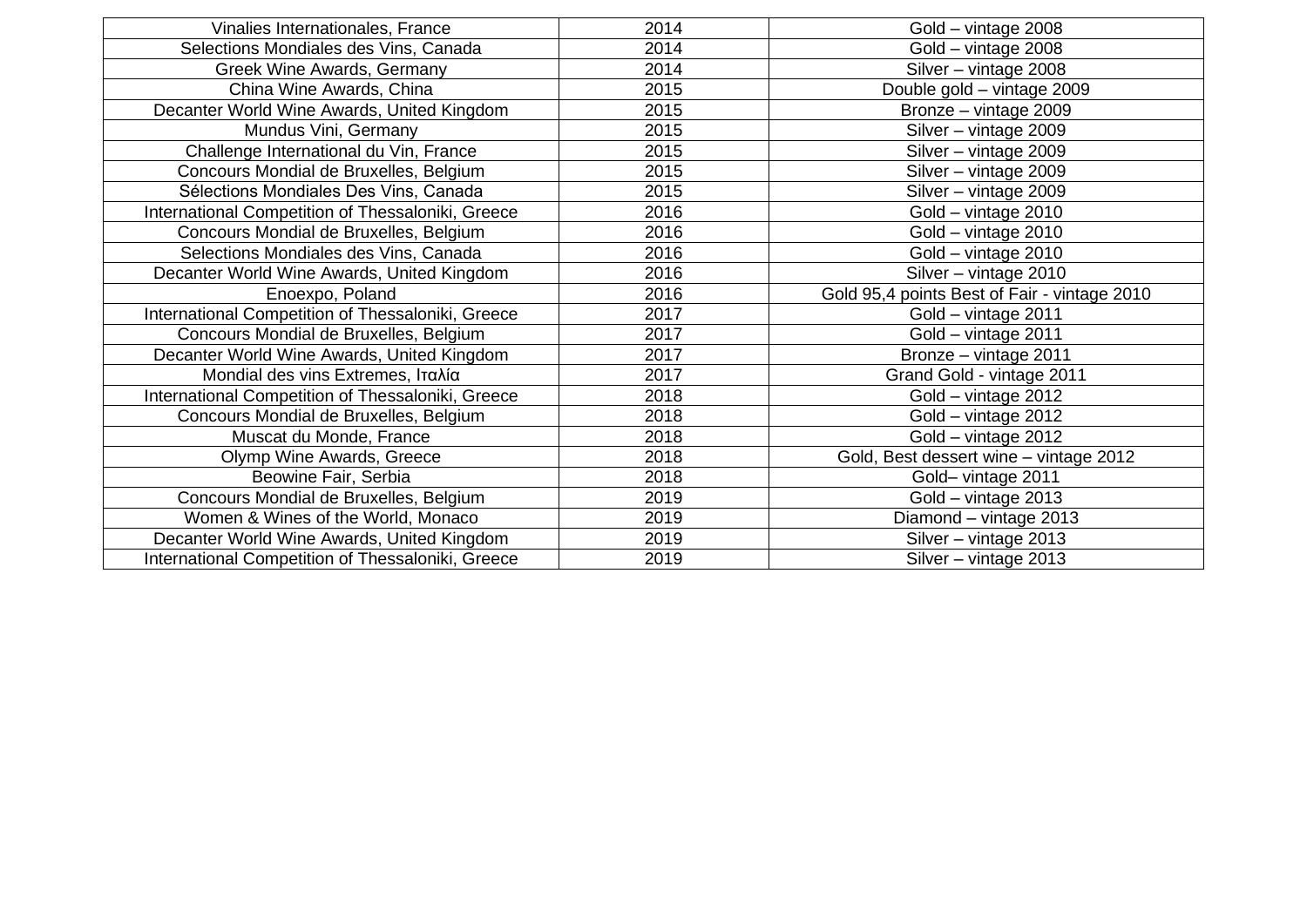#### SAMOS PHYLLAS



| <b>CONTEST</b>                                             | <b>YEAR</b> | <b>AWARDS</b>                                 |
|------------------------------------------------------------|-------------|-----------------------------------------------|
| 1 <sup>st</sup> Organic wine challenge, Ecofestival by DIO | 2005        | Gold - vintage 2004                           |
| International Competition of Salonica                      | 2006        | Gold-vintage 2005                             |
| Challenge International du vin                             | 2006        | Silver - vintage 2005                         |
| International Wine and Spirit Competition, London          | 2006        | Bronze - vintage 2005                         |
| Berliner Weinfuhrer 2007, Berlin                           | 2007        | Guter Wein (best wine in its price category)- |
|                                                            |             | vintage 2005                                  |
| Decanter World Wine Awards                                 | 2007        | Bronze - vintage 2006                         |
| International Wine and Spirit Competition, London          | 2007        | Bronze-vintage 2006                           |
| 4 <sup>th</sup> tasting of Organic-farming grapes by DIO   | 2009        | Gold - vintage 2006                           |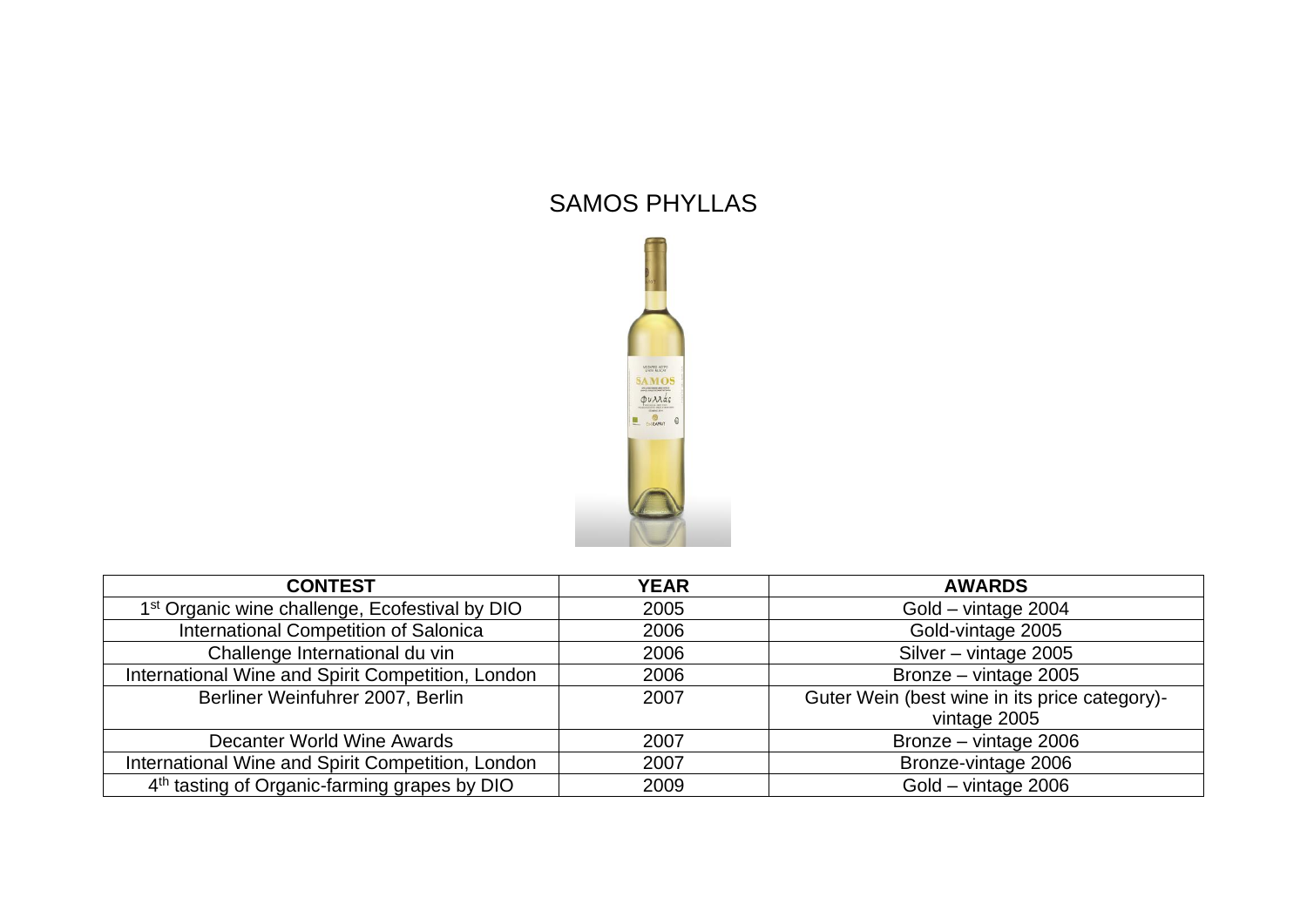#### SAMOS VIN DOUX



| <b>CONTEST</b>                               | <b>YEAR</b>                         | <b>AWARDS</b>             |
|----------------------------------------------|-------------------------------------|---------------------------|
| International Competition of Salonica        | 1937                                | <b>Grand Gold</b>         |
| International Competition of Salonica        | 1951                                | Silver                    |
| <b>International Competition of Budapest</b> | 1962,1966,1969                      | Gold                      |
| International Competition of Crimea          | 1970                                | Gold                      |
| International Competition of Lubliana        | 1956, 1957, 1959, 1971, 1972, 1973, | Gold                      |
|                                              | 1974, 1975, 1978, 1980, 1981,       |                           |
|                                              | 1982, 1988, 1989                    |                           |
| International Competition of Japan           | 2000                                | Silver – vintage 1999     |
| International Competition of Japan           | 2001                                | Silver                    |
| International Competition of wine, Salonica  | 2003                                | Grand Gold - vintage 2002 |
| Vinordic wine challenge Prize                | 2003                                | Golden Cup                |
| International Competition of France, Bourg   | 2004                                | Silver                    |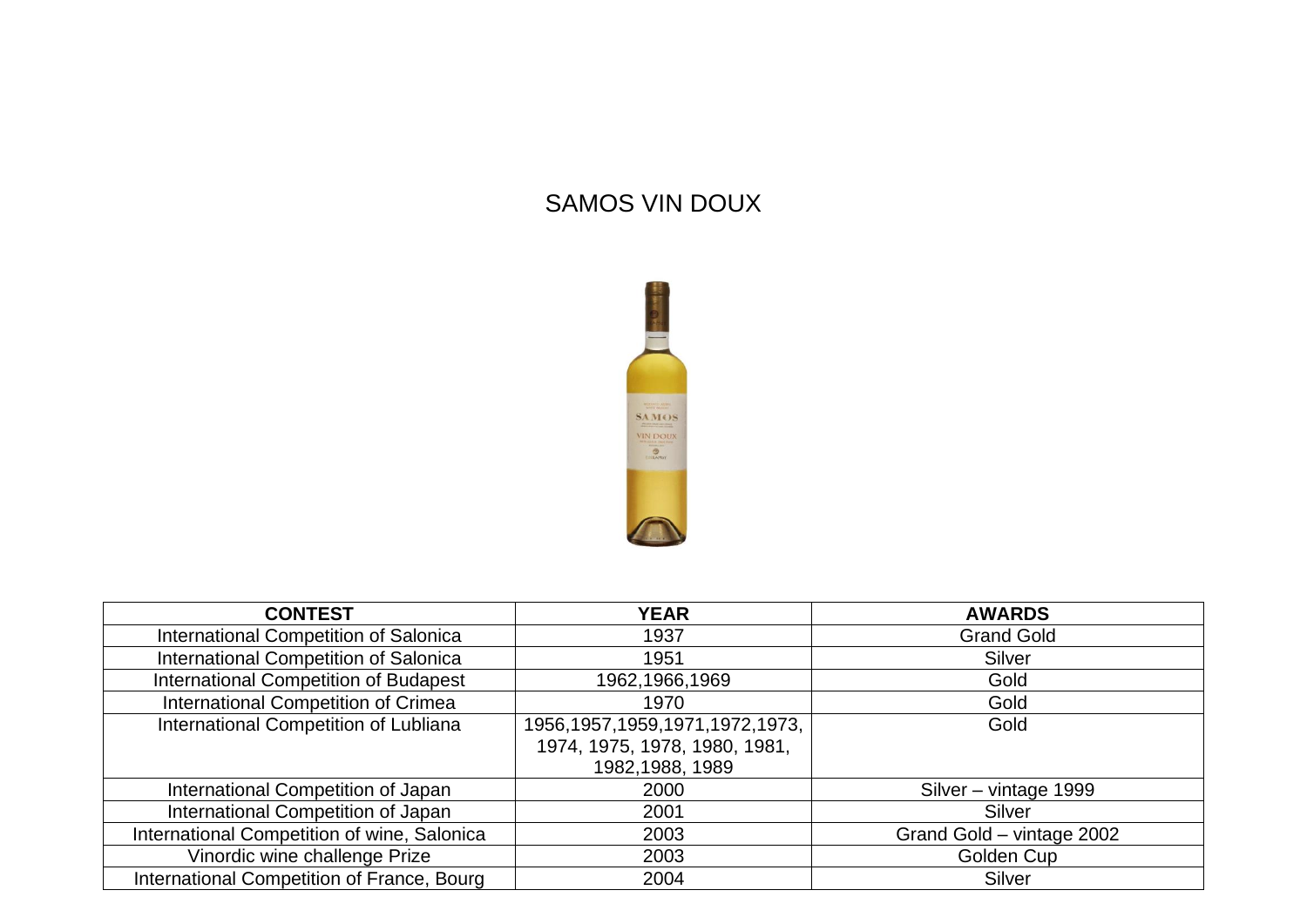| Selections Mondiales, Canada                            | 2004 | Gold - vintage 2003                 |
|---------------------------------------------------------|------|-------------------------------------|
| International Competition of Salonica, Detrop           | 2005 | Silver - vintage 2004               |
| Challenge International du vin, Bourg, France           | 2006 | Gold - vintage 2005                 |
| "The Wine Challenge", 8 <sup>th</sup> Annual Challenge, | 2006 | Silver - vintage 2004               |
| Singapore                                               |      |                                     |
| Selections Mondiales Des Vins, Canada                   | 2007 | Silver - vintage 2005               |
| International competition of Salonica, Detrop           | 2007 | Gold - vintage 2006                 |
| <b>Decanter World Wine Awards</b>                       | 2007 | Bronze - vintage 2006               |
| Wein-Plus                                               | 2007 | Excellent                           |
| International competition of Salonica                   | 2008 | Silver - vintage 2007               |
| Selections Mondiales des Vins, Canada                   | 2008 | Silver - vintage 2007               |
| International Wine & Spirit Competition, London         | 2008 | Silver Best-in-class - vintage 2007 |
| Decanter                                                | 2008 | Bronze - vintage 2007               |
| International competition of Salonica, Greece           | 2009 | Gold - vintage 2008                 |
| Decanter World Wine Awards, United Kingdom              | 2009 | Silver - vintage 2008               |
| International Wine & Spirit competition, UK             | 2009 | Bronze - vintage 2008               |
| International Wine Challenge, United Kingdom            | 2009 | Bronze - vintage 2008               |
| International Weinpramierung Zurich, Switzerland        | 2009 | Gold - vintage 2007                 |
| International Competition of Thessaloniki, Greece       | 2010 | Silver - vintage 2009               |
| Vinalies International, Paris                           | 2010 | Gold - vintage 2008                 |
| Concours Mondial de Bruxelles, Belgium                  | 2010 | Gold - vintage 2009                 |
| International Competition of Thessaloniki, Greece       | 2011 | Silver - vintage 2010               |
| Vinalies International, Paris                           | 2011 | Silver - vintage 2009               |
| Decanter World Wine Awards, United Kingdom              | 2011 | Bronze - vintage 2010               |
| International Wine & Spirit Competition, UK             | 2011 | Bronze - vintage 2010               |
| Challenge International du Vin, France                  | 2011 | Bronze - vintage 2010               |
| Vinalies International, Paris                           | 2012 | Gold - vintage 2010                 |
| Decanter World Wine Awards, United Kingdom              | 2012 | Bronze - vintage 2011               |
| International Wine & Spirit competition, UK             | 2012 | Silver - vintage 2011               |
| International Wine Challenge, UK                        | 2012 | Silver - vintage 2011               |
| Selections Mondiales des Vins, Canada                   | 2012 | Gold - vintage 2011                 |
| Challenge International du Vin, France                  | 2013 | Gold - vintage 2011                 |
| China Wine Awards, China                                | 2013 | Gold - vintage 2012                 |
| International Competition of Thessaloniki, Greece       | 2013 | Gold - vintage 2012                 |
| Decanter World Wine Awards, United Kingdom              | 2013 | Silver - vintage 2012               |
| Concours Mondial de Bruxelles, Belgium                  | 2013 | Silver - vintage 2012               |
| China Wine Awards, China                                | 2014 | Silver - vintage 2013               |
| Decanter World Wine Awards, United Kingdom              | 2014 | Silver - vintage 2013               |
| International Wine Challenge, UK                        | 2014 | Silver - vintage 2013               |
| Vinalies Internationales, France                        | 2014 | Silver - vintage 2013               |
| <b>Greek Wine Awards, Germany</b>                       | 2014 | Gold - vintage 2013                 |
| China Wine Awards, China                                | 2015 | Double Gold - vintage 2014          |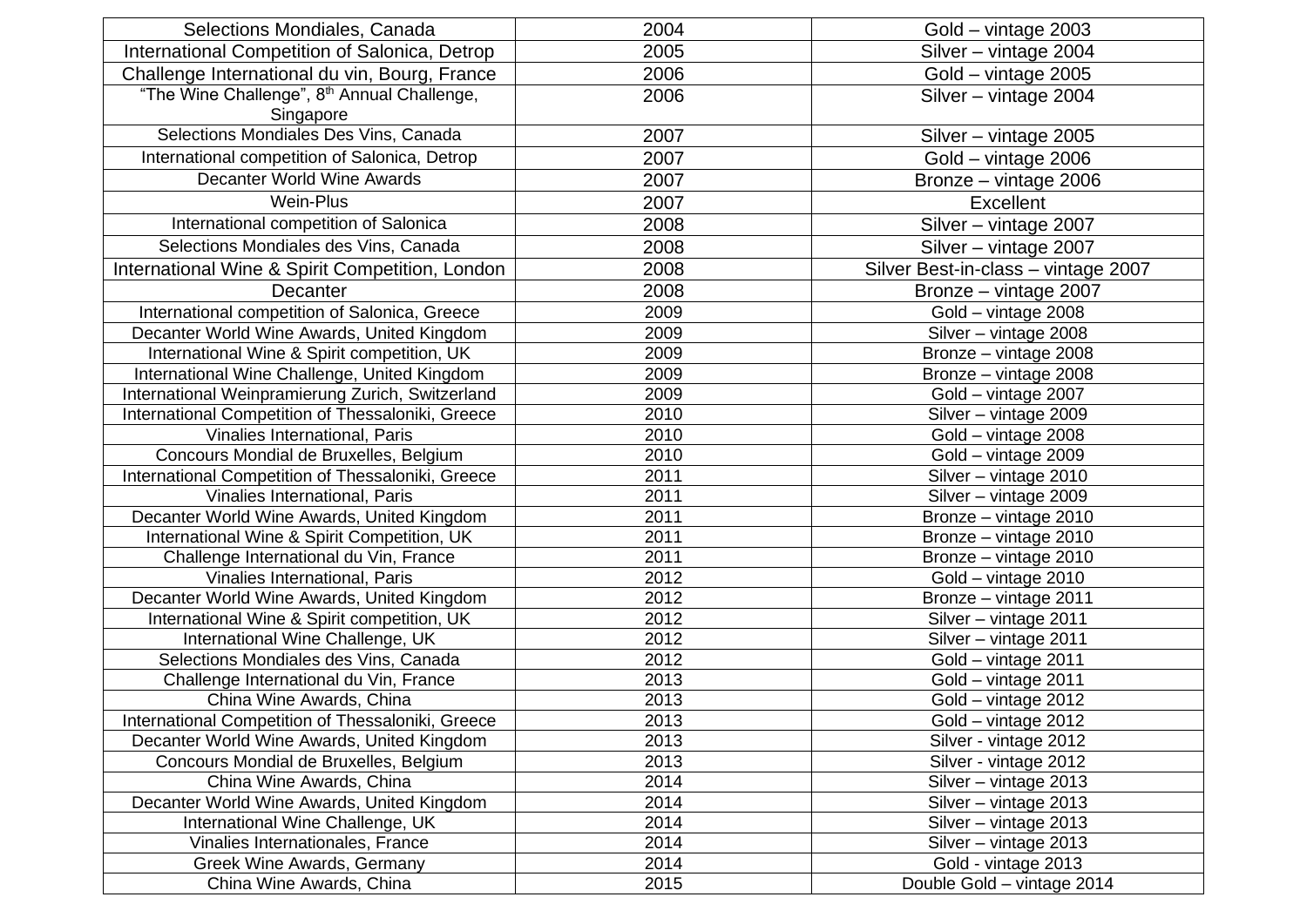| Decanter World Wine Awards, United Kingdom        | 2015 | Bronze - vintage 2014              |
|---------------------------------------------------|------|------------------------------------|
| Challenge International du Vin, France            | 2015 | Bronze - vintage 2014              |
| Selections Mondiales des Vins, Canada             | 2015 | Silver - vintage 2014              |
| Texsom International Awards 2015, USA             | 2015 | Silver - vintage 2014              |
| Selections Mondiales des Vins, Canada             | 2016 | Gold - vintage 2015                |
| Decanter World Wine Awards, United Kingdom        | 2016 | Bronze - vintage 2015              |
| Decanter World Wine Awards, United Kingdom        | 2017 | Bronze - vintage 2016              |
| Berliner Wein Trophy, Germany                     | 2017 | Gold - vintage 2016                |
| Mundus Vini, Germany                              | 2017 | Gold - vintage 2016                |
| Korea Sommelier Wine Awards, Korea                | 2018 | Trophy Dessert Wine - vintage 2016 |
| Concours Mondial de Bruxelles, Belgium            | 2018 | Gold - vintage 2017                |
| Beowine Fair, Serbia                              | 2018 | Silver - vintage 2016              |
| Olymp Wine Awards, Greece                         | 2018 | Silver - vintage 2017              |
| International Competition of Thessaloniki, Greece | 2018 | Bronze - vintage 2017              |
| Selections Mondiales des Vins, Canada             | 2019 | Grand Gold - vintage 2018          |
| International Competition of Thessaloniki, Greece | 2019 | Silver - vintage 2018              |
| Decanter World Wine Awards, United Kingdom        | 2019 | Silver 91/100 - vintage 2018       |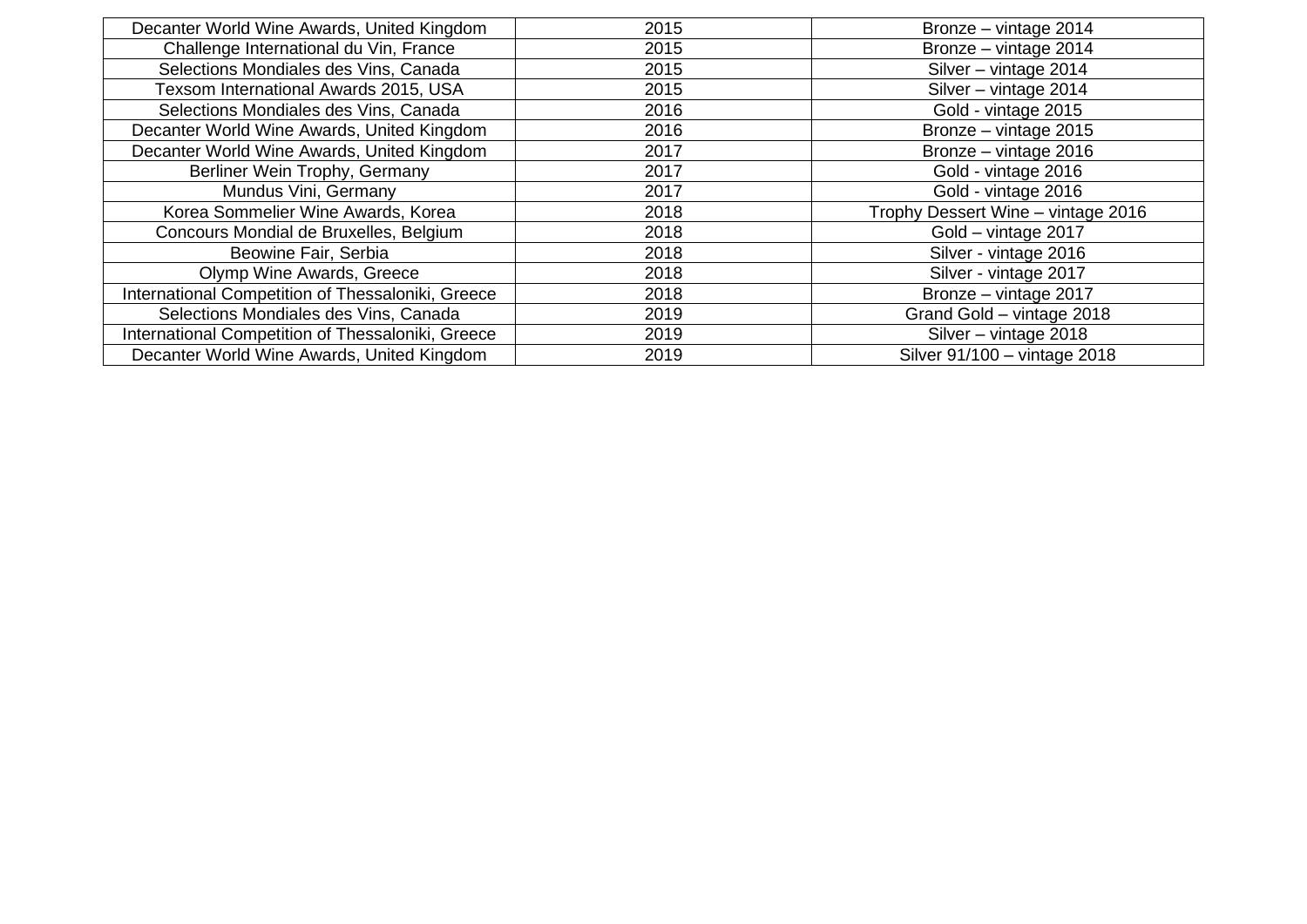#### SAMOS GRAND CRU



| <b>CONTEST</b>                                                    | <b>YEAR</b> | <b>AWARDS</b>         |
|-------------------------------------------------------------------|-------------|-----------------------|
| International Competition of Salonica                             | 1999        | Silver - vintage 1998 |
| <b>International Competition of Brussels</b>                      | 2000        | Silver - vintage 1999 |
| International Competition of Austria, "Best of Sweet"             | 2001        | Silver                |
| <b>International Competition of Brussels</b>                      | 2002        | Silver - vintage 2000 |
| International Competition of France, Bourg                        | 2003        | Bronze - vintage 2002 |
| <b>International Competition of Brussels</b>                      | 2003        | Silver - vintage 2002 |
| International wine and spirit competition                         | 2003        | Bronze - vintage 2002 |
| Selections Mondiales, Canada                                      | 2004        | Gold - vintage 2003   |
| Challenge International du vin, Bourg, France                     | 2006        | Gold - vintage 2005   |
| "The Wine Challenge", 8 <sup>th</sup> Annual Challenge, Singapore | 2006        | Silver - vintage 2004 |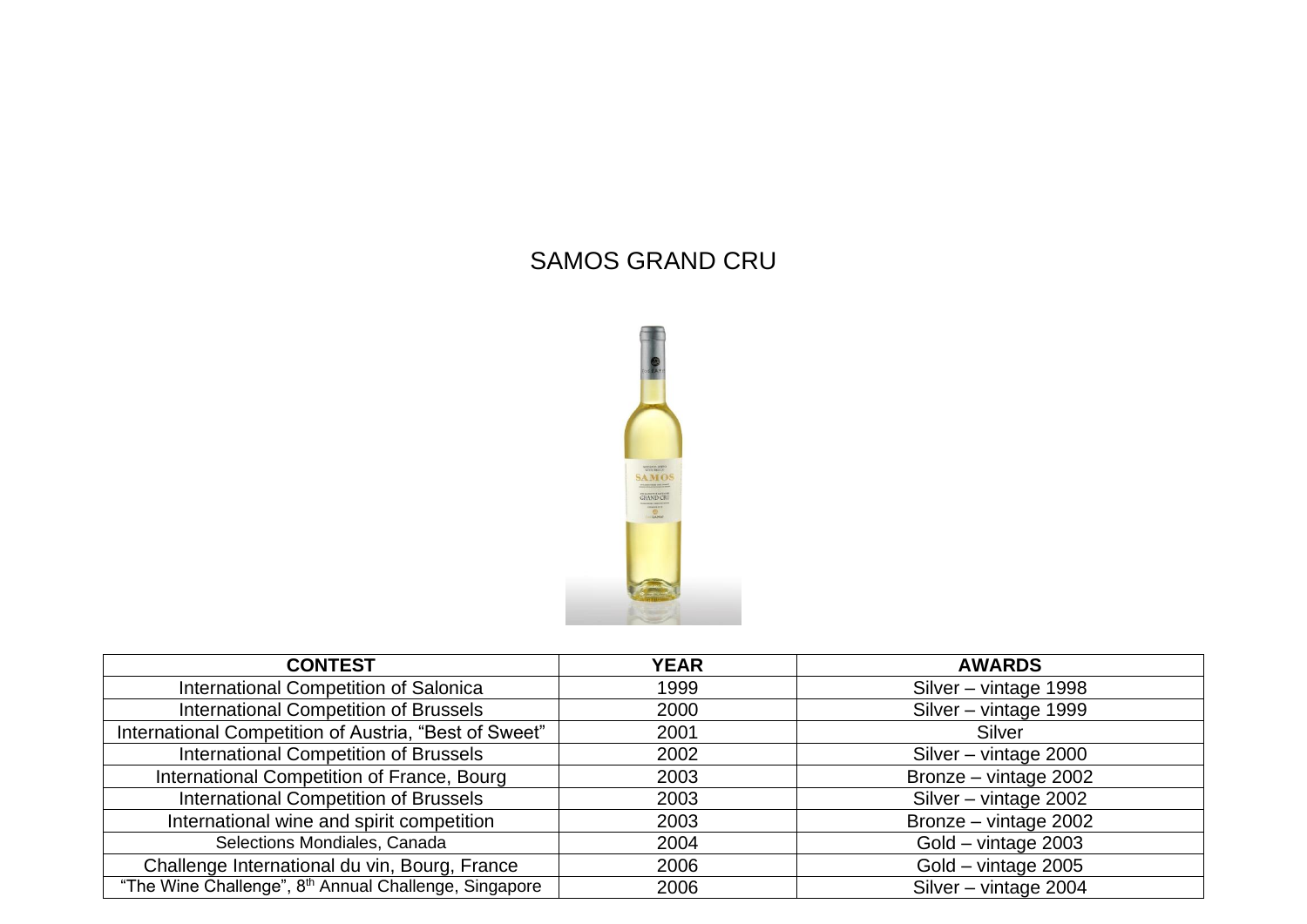| <b>Decanter World Wine Awards</b>                                                               | 2007         | Bronze - vintage 2006                        |
|-------------------------------------------------------------------------------------------------|--------------|----------------------------------------------|
| International Wine and Spirit Competition, London                                               | 2007         | Bronze-vintage 2006                          |
| International competition of Salonica                                                           | 2008         | Silver - vintage 2007                        |
| International Wine & Spirit Competition, London                                                 | 2008         | Bronze - vintage 2007                        |
| International competition of Salonica, Greece                                                   | 2009         | Gold - vintage 2008                          |
| Decanter World Wine Awards, United Kingdom                                                      | 2009         | TROPHY - vintage 2002                        |
| International Wine & Spirit competition, United Kingdom                                         | 2009         | Bronze - vintage 2008                        |
| International Wine Challenge, United Kingdom                                                    | 2009         | Commended - vintage 2008                     |
| Vinalies International, Paris                                                                   | 2010         | Gold - vintage 2008                          |
| Berliner Wein trophy, Berlin                                                                    | 2010         | Gold - vintage 2008                          |
| Wine Magazine China - The Best Wine & Power List                                                | 2010         | 80-90 points                                 |
| 2010                                                                                            |              |                                              |
| Decanter World Wine Awards, United Kingdom                                                      | 2011         | Bronze - vintage 2010                        |
| International Wine & Spirit competition, United Kingdom                                         | 2011         | Silver - vintage 2010                        |
| Decanter World Wine Awards, United Kingdom                                                      | 2012         | Silver - vintage 2011                        |
| International Wine & Spirit competition, United Kingdom                                         | 2012         | Bronze - vintage 2011                        |
| International Wine Challenge, UK                                                                | 2012         | Bronze - vintage 2011                        |
| China Wine Awards, China                                                                        | 2013         | Silver - vintage 2012                        |
| International Competition of Thessaloniki, Greece                                               | 2013         | Gold - vintage 2012                          |
| Decanter World Wine Awards, United Kingdom                                                      | 2013         | Gold & Greek sweet fortified under 15 pounds |
|                                                                                                 |              |                                              |
|                                                                                                 |              | trophy $-$ vintage 2012                      |
| Women & Wines of the World, Monaco                                                              | 2013         | Gold - vintage 2012                          |
| Berliner Wein Trophy, Germany                                                                   | 2013         | Silver - vintage 2011                        |
| China Wine Awards, China                                                                        | 2014         | Double Gold - vintage 2013                   |
| Decanter World Wine Awards, United Kingdom                                                      | 2014         | Silver - vintage 2013                        |
| International Wine Challenge, UK                                                                | 2014         | Bronze - vintage 2013                        |
| Greek Wine Awards, Germany                                                                      | 2014         | Silver - vintage 2013                        |
| China Wine Awards, China                                                                        | 2015         | Double Gold - vintage 2014                   |
| Decanter World Wine Awards, United Kingdom                                                      | 2015         | Silver - vintage 2014                        |
| International Competition of Thessaloniki, Greece                                               | 2016         | Silver - vintage 2015                        |
| Selections Mondiales, Canada                                                                    | 2016         | Silver - vintage 2015                        |
| Decanter World Wine Awards, United Kingdom                                                      | 2016         | Silver - vintage 2015                        |
| Decanter World Wine Awards, United Kingdom                                                      | 2017         | Bronze - vintage 2016                        |
| Beowine Fair, Serbia                                                                            | 2018         | Silver - vintage 2016                        |
| International Competition of Thessaloniki, Greece                                               | 2018         | Bronze - vintage 2017                        |
| Korea Wine Challenge, Korea                                                                     | 2019         | Gold - vintage 2017                          |
| Decanter World Wine Awards, United Kingdom<br>International Competition of Thessaloniki, Greece | 2019<br>2019 | Silver 91/100 - vintage 2018                 |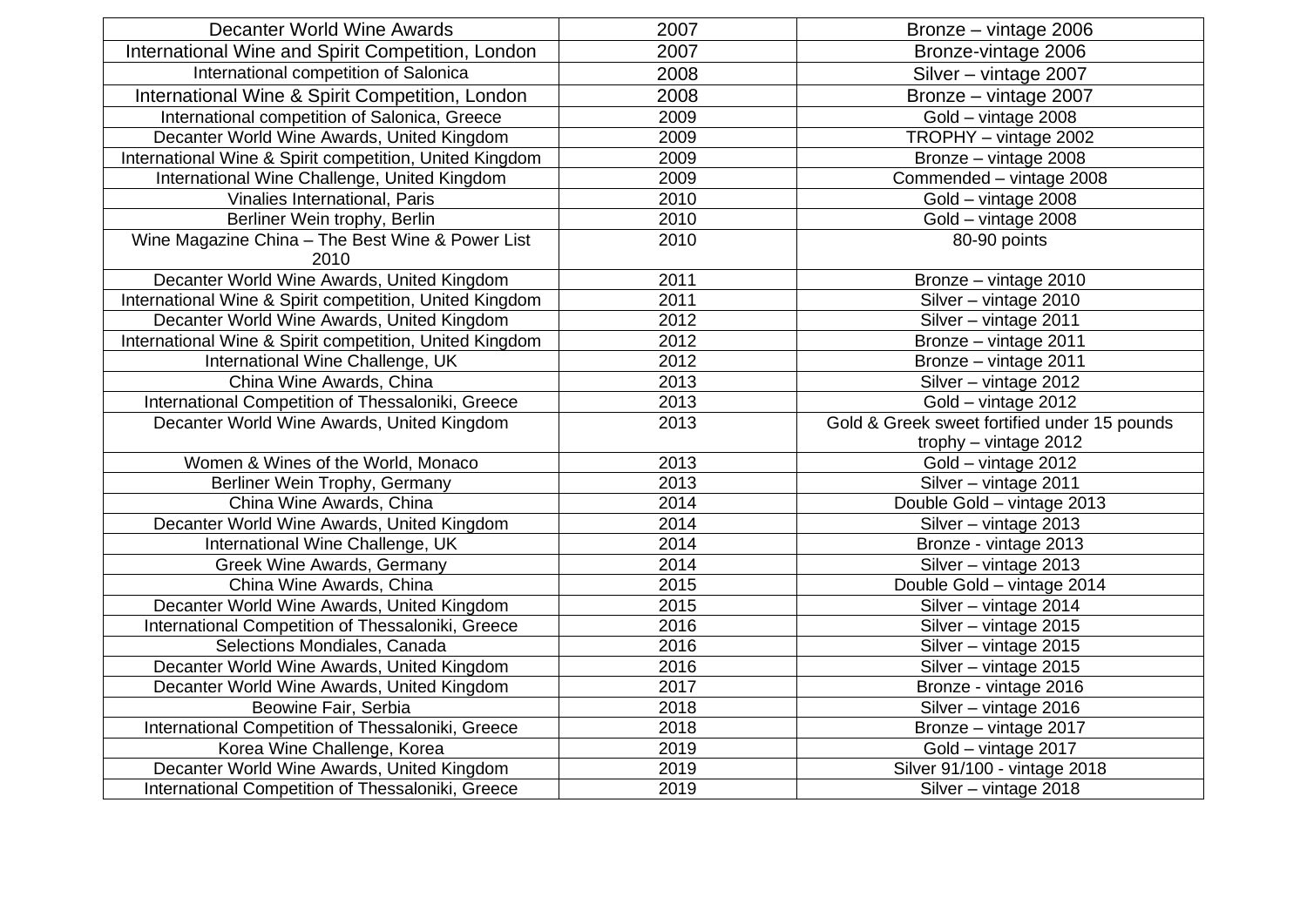#### GOLDEN SAMENA



| <b>CONTEST</b>                                     | <b>YEAR</b> | <b>AWARDS</b>         |
|----------------------------------------------------|-------------|-----------------------|
| Selections Mondiales, Canada                       | 2000        | <b>Bronze</b>         |
| International exhibition Prowein, Germany          | 2000        | <b>Bronze</b>         |
| International Competition of France, Bourg         | 2001        | <b>Bronze</b>         |
| International Competition Food & beverages, Greece | 2002        | Silver                |
| International wine &spirit competition, London     | 2003        | Silver - vintage 2002 |
| International wine &spirit competition, London     | 2004        | Bronze - vintage 2003 |
| <b>International Competition of Brussels</b>       | 2005        | Silver - vintage 2004 |
| International wine challenge, Russian wine fair    | 2005        | Bronze - vintage 2004 |
| Selections Mondiales Des Vins, Canada              | 2007        | Gold - vintage 2005   |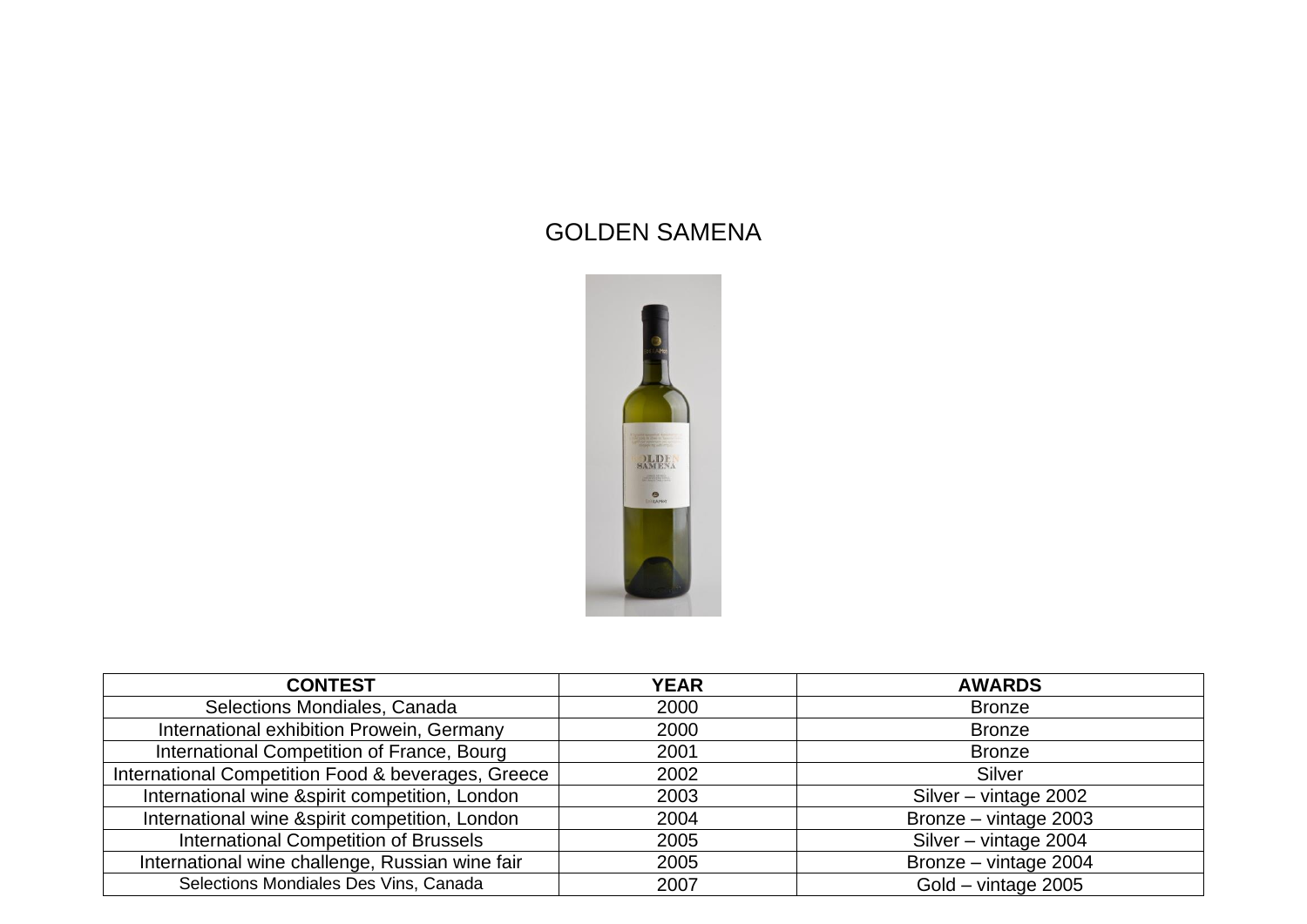| Berliner Wein Trophy 2007                        | 2007 | Hernorragende Qualitat - vintage 2005 |
|--------------------------------------------------|------|---------------------------------------|
| International Wine & Spirits Competition, London | 2007 | Bronze - vintage 2006                 |
| Berliner Wein Trophy 2009, Berlin                | 2009 | Silver-vintage 2008                   |
| Decanter World Wine Awards, United Kingdom       | 2009 | Silver - vintage 2008                 |
| China Wine Awards, China                         | 2013 | Double Gold - vintage 2012            |
| China Wine Awards, China                         | 2014 | Bronze - vintage 2013                 |
| China Wine Awards, China                         | 2015 | Gold - vintage 2014                   |

# AEGEAN BREEZE / AGERI tou Aigaiou (dry)



| <b>CONTEST</b>                                          | YEAR | <b>AWARDS</b>            |
|---------------------------------------------------------|------|--------------------------|
| International Wine and Spirit Competition, London       | 2006 | Bronze – vintage 2005    |
| International competition of Salonica, Detrop           | 2007 | Silver - vintage 2006    |
| International competition of Salonica, Detrop           | 2008 | Silver - vintage 2007    |
| Decanter World Wine Awards, United Kingdom              | 2009 | Bronze - vintage 2008    |
| International Wine & Spirit competition, United Kingdom | 2009 | Bronze - vintage 2008    |
| Concours Mondial de Bruxelles, Belgium                  | 2009 | Gold - vintage 2003      |
| Challenge International du vin, France                  | 2009 | Bronze - vintage 2008    |
| Selections Mondial des vins, Canada                     | 2009 | Silver - vintage 2008    |
| Olymp Wine Awards, Greece                               | 2018 | Commended - vintage 2017 |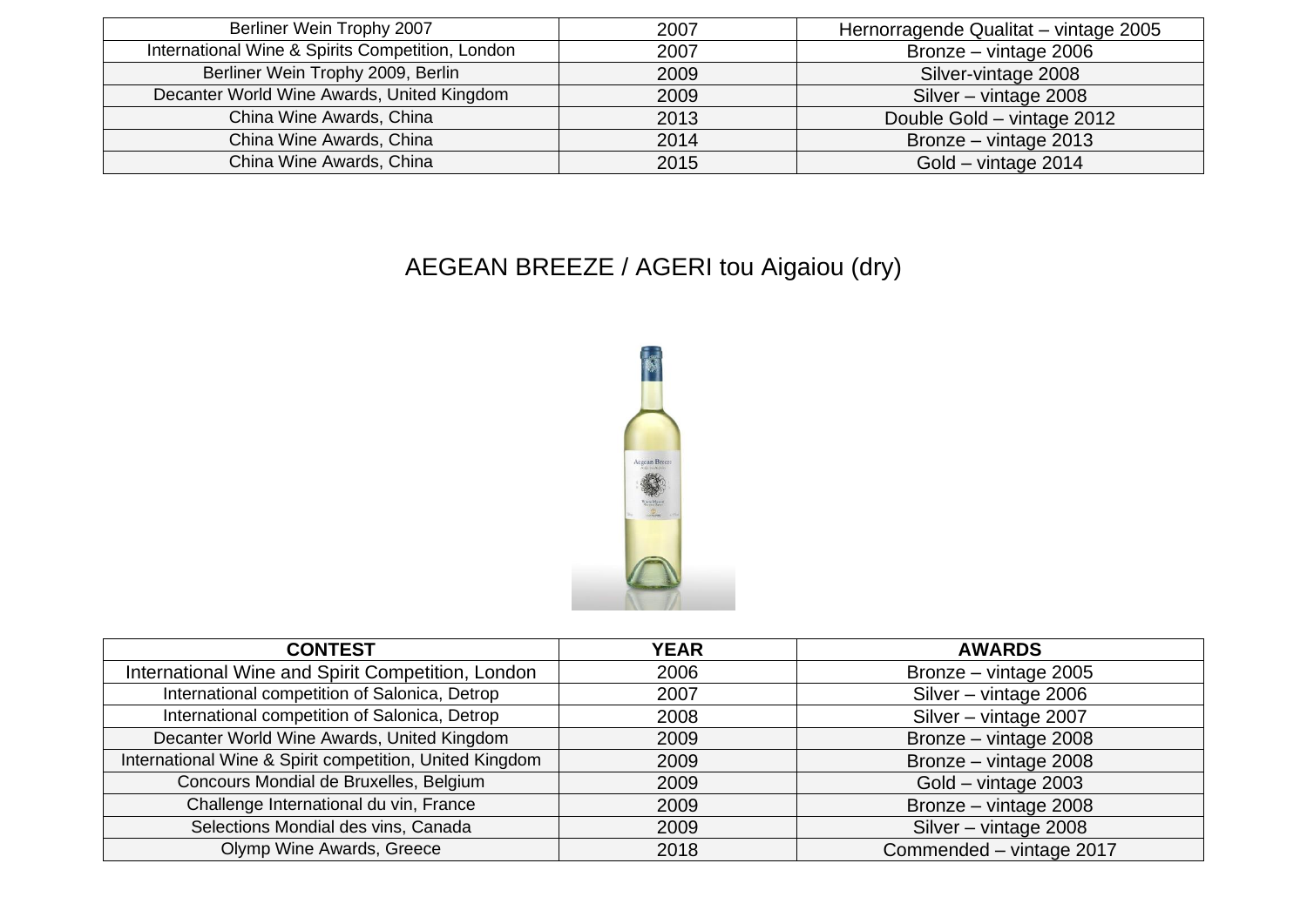### PSILES KORFES



| <b>CONTEST</b>                                  | <b>YEAR</b> | <b>AWARDS</b>                                 |
|-------------------------------------------------|-------------|-----------------------------------------------|
| Special Edition of Magazine "Trofima kai Pota"  | 2007        | one of "TOP PRODUCTS OF THE YEAR"             |
| (Food and Drink)                                |             | <b>TEOVINA</b><br>Τορ Προϊόντα<br>της Χρονιάς |
| International Wine & Spirit Competition, London | 2008        | Bronze - vintage 2007                         |
| Decanter World Wine Awards, United Kingdom      | 2009        | Bronze - vintage 2008                         |
| Decanter & Greek White Tasting                  | 2009        | 4 stars-highly recommended - vintage 2008     |
| International Wine & Spirit competition, UK     | 2009        | Bronze - vintage 2008                         |
| International Wine Challenge, United Kingdom    | 2009        | Bronze - vintage 2008                         |
| <b>Vinalies International, Paris</b>            | 2010        | Gold - vintage 2009                           |
| Prowein                                         | 2010        | 3 stars in category of "Wine in Business"     |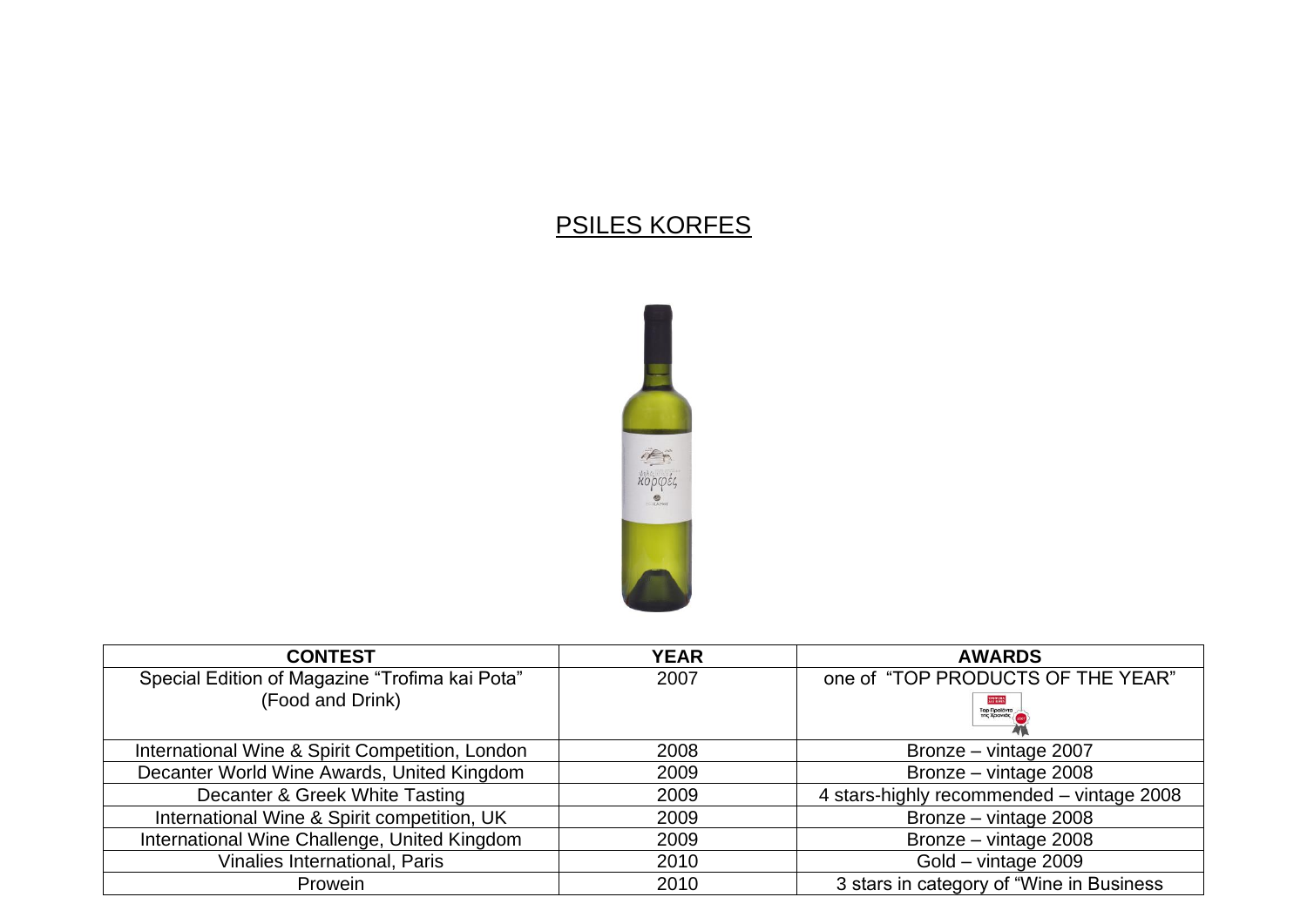|                                              |      | Horeca- outstanding participation       |
|----------------------------------------------|------|-----------------------------------------|
| Decanter World Wine Awards, United Kingdom   | 2011 | Commended - vintage 2010                |
| Concours Mondilal de Bruxelles, Belgium      | 2012 | Silver - vintage 2011                   |
| International Wine Challenge, United Kingdom | 2012 | Commended - vintage 2011                |
| Decanter World Wine Awards, United Kingdom   | 2013 | Commended - vintage 2012                |
| Women & Wines of the World, Monaco           | 2013 | Gold - vintage 2012                     |
| China Wine Awards, China                     | 2014 | Double Gold - vintage 2013              |
| Decanter World Wine Awards, United Kingdom   | 2014 | Silver - vintage 2013                   |
| Concours Mondilal de Bruxelles, Belgium      | 2014 | Silver - vintage 2013                   |
| China Wine Awards, China                     | 2015 | Bronze - vintage 2014                   |
| Decanter World Wine Awards, United Kingdom   | 2015 | Bronze - vintage 2014                   |
| Mundus Vini, Germany                         | 2015 | Silver - vintage 2014                   |
| Decanter World Wine Awards, United Kingdom   | 2016 | Bronze - vintage 2015                   |
| Decanter World Wine Awards, United Kingdom   | 2017 | Bronze - vintage 2015                   |
| International Wine Competition Thessaloniki  | 2018 | Bronze - vintage 2017                   |
| Femmes et Vins Monaco                        | 2021 | Diamant list de Vin Mention Honorifique |